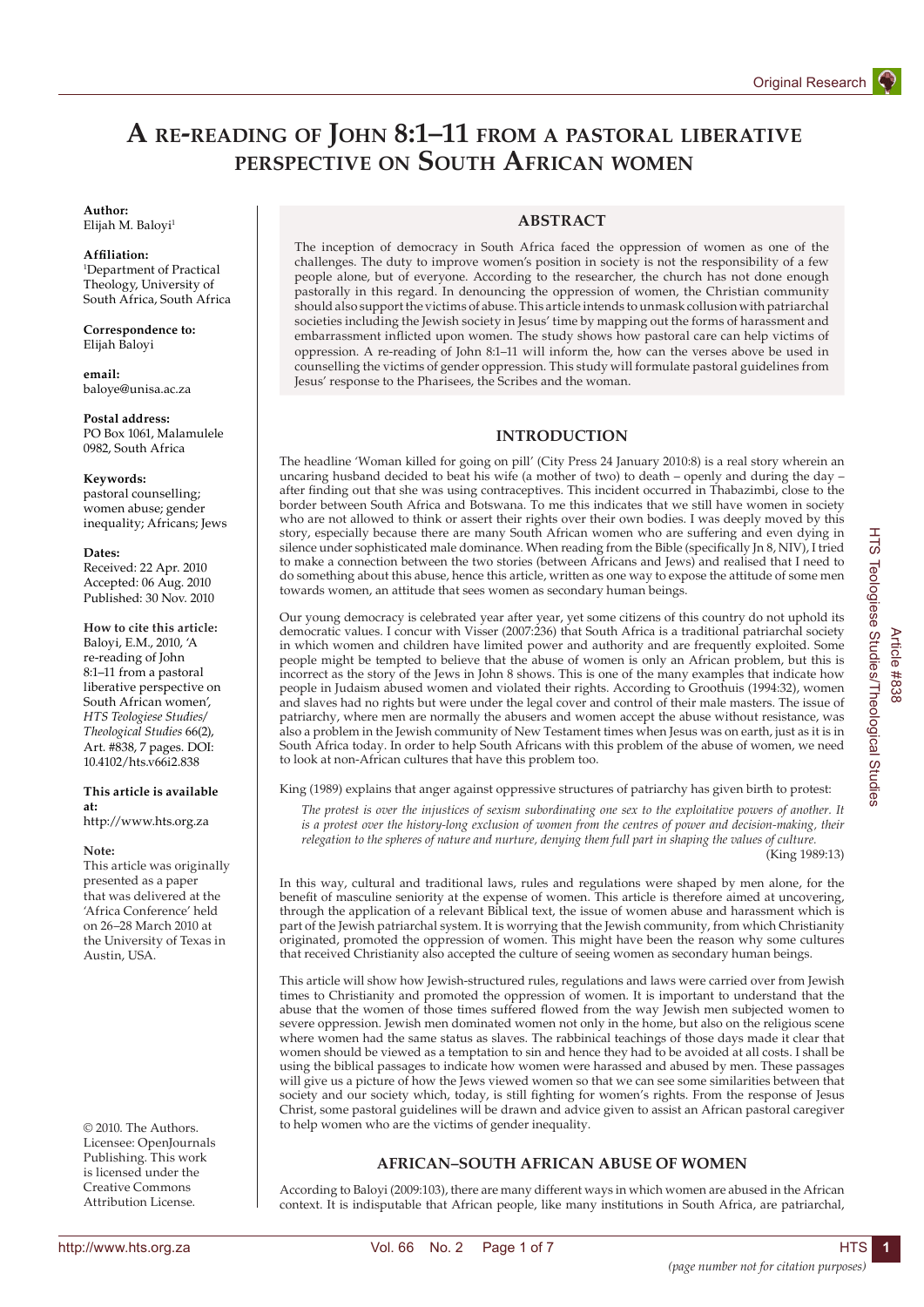hence the fact that many women are victims of the system. The first form of abuse is found in African idioms which emphasise the domination of women in society. Some of the sayings or idioms are as follows:

'*Lebitla la mosadi ke bohadi*', meaning the grave of a woman is in her marriage or in-laws (Kriel 1991:27). This saying suggests that a woman should stay in her marriage even if the conditions there are life threatening, for instance, regular beating by the husband. In literal terms this idiom implies that a woman is not allowed to initiate divorce or separation but that such a right remains with the man. The unfortunate part of it is that the saying does not subject the man to similar conditions.

'*Loko homu ya ntswele yi rhangela emahlweni, tita wela exidziveni,*' literally means that 'if a female cow leads the herd, all cattle will fall into the pool.' This implies that when a woman takes the lead the life in the village deteriorates. It is for the same reason that families led by single mothers are underestimated, even though some raise their children with good values (Baloyi 2009:129).

The second form of abuse is wife beating: 'Where am I wrong when I beat my own wife?'; this was a response from a man who was summoned by elders in Driefontein near Piet Retief in Mpumalanga after beating his wife (City Press 18 February 2007:10). As wife beating and battering continues to be very common for some African men, many of them still do not believe that this is a crime according to the constitution of the country. Some of these men insist that they have a right to beat their wives because they paid *lobolo* or bride price for them. Dreyer (2009:5) tells two stories of women who were beaten, strangled and forced into sexual intercourse by their husbands who claimed that the wives should accept it as they had paid *lobolo* for them. According to Wasike and Waruta (2000:184), a Zimbabwean medical doctor (Dr Michale Mawena) sees nothing wrong with wife beating as a corrective measure – he claims that wife beating reduces divorces. In this way beating becomes structured and entrenched in cultural values. There are also those who beat their wives whilst they are drunk and the next day they either claim that they did not beat them or persistently plead for forgiveness (Baloyi 2009:148).

The third form of abuse entails women sometimes being forced to have sexual relationships unwillingly in their marriages, workplace and elsewhere. The *Sunday Sun* (24 July 2005:31) recorded an incident where a man took his wife and, with other men, gang-raped her in the bush in Bethal, Mpumalanga Province. The untold stories of women who were forced into sexual relations by employers remain as common in South Africa as that recorded by Marie Fortune in America (1989:29). The rapid growth of sexual offences has led the Commission on Gender Equality to write a report in which it asked the government to send its complaints to the Advertising Standards Authority (ASA) so that the advertising of women as sex objects could be minimised (City Press 13 November 2005:8). Masenya (2003) is perfectly correct in claiming that

[*i*]*t may be argued that in a society where one's value as a human being is defined in terms of how one's body benefits those in power, the latter will also determine the treatment which such a body will receive.*

## (Masenya 2003:99)

In certain types of violations to women's bodies, there is a clear indication of the interconnectedness of individual and systematic violence. Therefore, if patriarchy as a system of domination is perpetuated by religion which naturalises male superiority and female inferiority, men will automatically find the violation of the female body natural too. These forms of abuse are closely related and connected to those of the Jews of Christ's time.

## **A JEWISH VIEW OF WOMEN IN THE CONTEXT OF JOHN 8:1–11 AND OTHER SUPPORTING PASSAGES**

There are many theories that offer explanations for the occurrence of violence against women. Visser (2007:235) states that men abuse women because society allows them to and that some cultures even encourage this type of behaviour.

Rader (1983:41) indicates that the bulk of Jewish literature viewed a woman as a secondary creature who was created as man's helpmate – a view that served to justify and reinforce the separate and unequal roles of men and women in Jewish culture. The Jewish culture in the time of Jesus will serve as the context in which we will discuss John 8:1–11, which reads:

*The teachers of the law and the Pharisees brought in a woman caught in adultery. They made her stand before the group and said to Jesus, Teacher, this woman was caught in the act of adultery. In the law Moses commanded us to stone such women. Now what do you say?*

Thatcher (1993:69) indicates that the possible reason why the earliest manuscripts of the Bible excluded this episode might be Jesus' extraordinary refusal to sanction the sexual condemnation of this woman. It is unclear whether the accusers witnessed the act of adultery or whether they were just informed about it. The Bible does not mention how they separated the woman from the man so that they could drag her to Jesus**.** Without any reference to their own conduct as a sin in itself, the Pharisees and Scribes were not ashamed to interrupt people in their private lives. This indicates clearly how the Jewish law neglected human rights in the same way that we do in South Africa. In other words, the response of the accusers to this particular sin seems embarrassing; to them it was an act of executing the law.

The Pharisees and Scribes claimed that they found this woman having sexual intercourse with a man, as they say that she was caught committing adultery. But at the same time, no one bothers to ask about the man with whom she committed adultery. Meyers (2000:455) notes that 'Absent from the story is her partner who, if the woman is married, would also have been an adulterer.' For centuries, sexual attitudes, taboos and practices have been used by dominant groups in society to keep others subordinate (Spong 1988:23). The law that the Pharisees referred to is in Deuteronomy 22:22–25 which reads as follows:

*If a man be found lying with a woman married to a husband, then they shall both of them die, both the man that lay with the woman, and the woman, so shalt thou put away evil from Israel. If a damsel that is a virgin be betrothed unto a husband, and a man find her in the city, and lie with her, then ye shall bring them both out unto the gate of the city, and ye shall stone them with stones that they die, the damsel, because she cried not, being in the city, and the man, because he hath humbled his neighbour's wife, so shall put away evil from among you. But if a man finds a betrothed damsel in the field , and the man force her, and lie with her , then the man only that lay with her shall die.*

The other section that speaks of the same law is Leviticus 20:10, which reads: 'If a man commits adultery with another man's wife – with the wife of his neighbour – both the adulterer and the adulteress must be put to death.' (NIV) According to Meyers (2000:55), it is unclear whether the woman that was brought to Jesus had already been judged in the Jewish court or whether such a court would have had the right to carry out capital punishment in the 1st century**.** The interpretation of the actual law prescribed stoning only if she was a betrothed virgin and, according to Dockery (1998:476), the man also had to be stoned.

If adultery is always committed by two people of different sexes then the reason why the Jews brought only the woman to Jesus was a biased one. That is why I believe Leviticus 20:10 is correct when it says that both of the people should be put to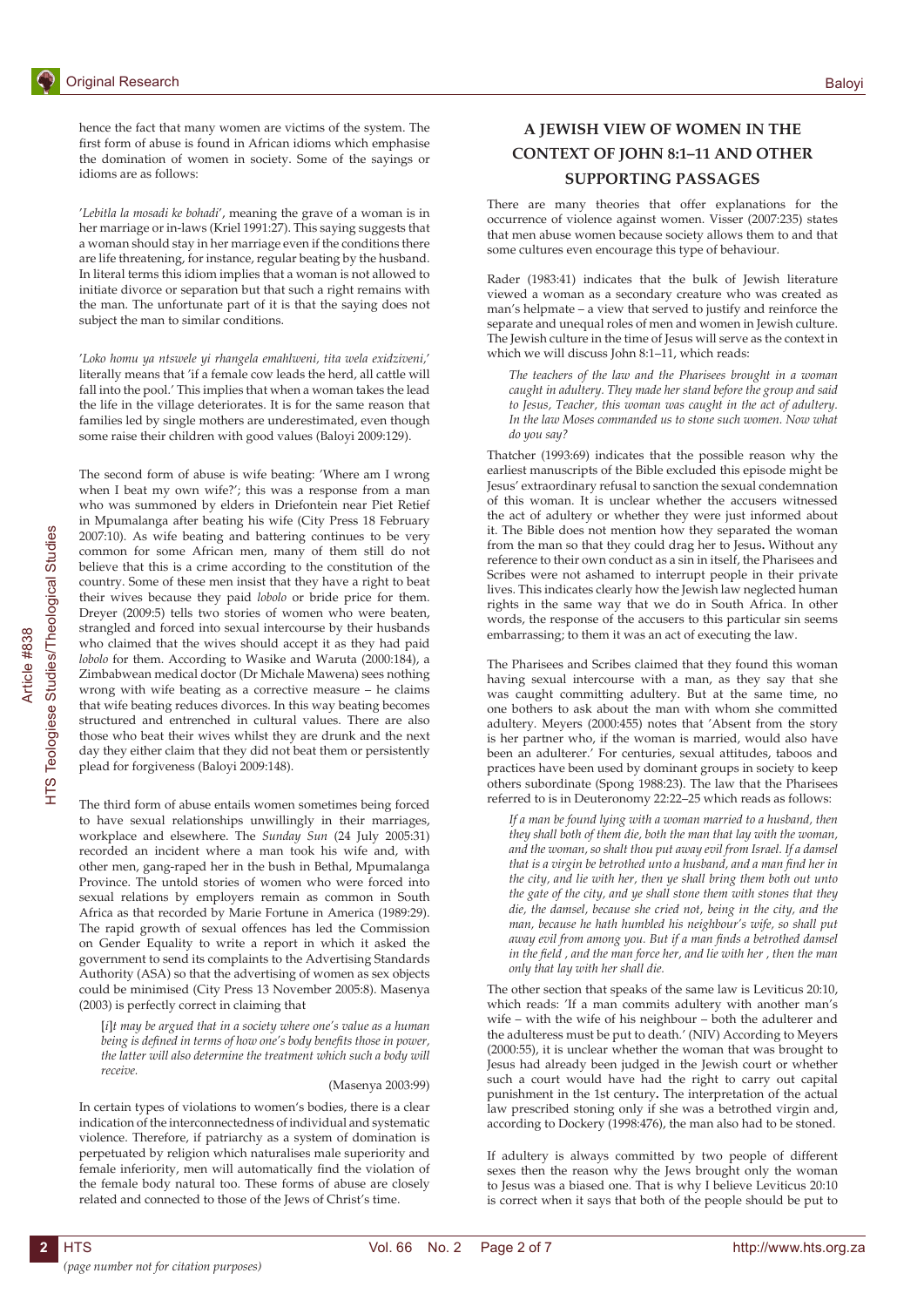death – not just one. Secondly, the same law did not mention any form of killing, but 'stoning' was the form they opted to use because they said it was what Moses had prescribed. This was an intended misreading and misinterpretation of the Bible by the Jews to further their own aims. This kind of Bible reading takes place when Bible readers want to use the Bible to execute their own agendas.

According to Lawrance (2007:21), adultery was an offence in Judaism that applied only to married women or to men who had sexual relations with a married woman. A married man who consorted with an unattached woman, a widow, a single woman or a prostitute was not considered an adulterer, but a polygamist (Lawrance 2007:22). Jewish culture viewed a woman as an inferior being. This incident shows vividly the cruel attitude the Scribes and Pharisees had toward women. They were not looking at this woman as a person at all, but as a thing or an instrument that they could use to formulate a charge against Jesus. Barclay (1975:5) argues that, to those Jews, the woman had no name, no personality and no feelings; she was simply a pawn in the game whereby they sought to destroy Jesus.

There are also a few contradictions regarding this law. Firstly, the law required the woman to be stoned if it was found that she was a betrothed virgin; however, such background information is lacking in this passage. To add to our understanding of 'betrothed', Spong (1988:117) indicates that it should be a relationship that is faithful, committed and public. The accusers seem to have ignored this part of the law for the sake of using this woman to devise a charge against Jesus. The other part of the law required both the man and the woman who were caught in adultery to be killed. However, in this scene nothing is said of the man. The Pharisees extended the law to mention 'stoning' as a method of execution in this case. They seemed to have purposefully left the man at large, as he did not feature in their evil plans. These people only wanted to use the law to suit and satisfy their own needs and not for the sake of justice. Men and male sexuality were regarded as active; females were regarded as more passive (Manning & Zuckerman 2005:100).

Another important thing to note is that the Pharisees and Scribes did not take the man, too, to Jesus because they were also men and therefore had to protect other men at the expense of women. Men were regarded as holy whilst women were seen as corrupt secondary people. It is for this reason that Van der Walt (1988) says about Judaism:

*The woman (wife) was literally locked up in the house. She had to be seen in public as little as possible, because she would with her innate cunning, seduce the innocent men. The Talmud warns us that men should not converse with women, even with their wives, too often because this would ultimately make them fall into immorality.*

#### (Van der Walt 1988:21)

In other words, the woman was sexually restricted whilst the man was not. Sexual sins were understood to be the result of women seducing men. It was not common for the Jews to see men as perpetrators of rape or any sexual immorality because men were always viewed as being more pure and free from sexual sin than women and therefore men were the ones who were led into this sin by women. Perhaps this was the understanding that prevailed when the man was left on the run whilst the woman was forced to face Jesus. This is what Thatcher (1993:70) means when he says that the history of the interpretation of the text (Jn 8) shows an acceleration of bias against women.

According to Van Wyk (1985:38), the Jews believed that 'woman' was a blunder by God, as they looked for everything that could help them destroy the image of women. In Judaism men dominated the religious scene at the expense of women, to the extent that women were not allowed to read in the synagogue, whilst a male servant or a child was allowed to do this. In the context of 1 Corinthians 14:34–35 we can therefore understand Paul's exhortations (which barred women to teach or lead in the church, e.g. 1 Tm 2:11–12) to the women in the Jewish culture. Women were indeed generally excluded from the rabbinic hierarchies of achievement and the activities that related to religion like the study of *Torah* and the performance of *mizvot*. Women were generally held accountable only for those commandments that were negative, for example, 'Do not steal.' Women were not counted as members of a *minyan* (the quorum of ten men that is required for formal communal worship) nor were they to be called to read the *Torah* at worship services (Manning & Zuckerman 2005:110).

To add to the hostility towards women, the Jewish culture did not allow women to be counted even when taking a census. This is why only the Gospel of Matthew (also a Jew) mentions that women were not counted in the feeding of the five thousand people. Matthew 14:21 records that '[t]he number of those who ate was about five thousand men, besides women and children.' Although some commentators reason that women were not allowed to walk the long distance to the mountain, the contentious issue is that those women who were present should have been counted if Jewish culture regarded men and women as equals. Another matter to take into consideration is that, according to Lawrance (2007:20), the Pharisees decreed that women should not be allowed to walk long distances, for example, from one city to another, unless they were accompanied by men who were their husbands.

According to the Jews, men were not allowed to speak to women in public because women could seduce the men and lead them into sin. Lawrance (2007:19) reports that 'In first century Palestinian Judaism, the Pharisaic interpretation apparently held that a proper woman never conversed with a man in a public place, that is, never with a man who was not her husband or kinsman.' This is why Jesus' disciples, having this law in their minds, were surprised when they found Jesus speaking to a Samaritan woman in John 4:27. The verse reads as follows:

*Just then his disciples returned and were surprised to find him talking with a woman. But no one asked, 'What do you want or why are you talking with her?'*

It is clear that their marvelling was motivated by the fact that, in Jewish law, no man was allowed to speak to a woman in public. Women were neither admitted as witnesses in court nor allowed either an active or a passive vote (Rader 1983:41).

According to the Jews, Jesus was contravening these laws. The Bible does not say whether the Pharisees who dragged the woman to Jesus in John 8 spoke to her or not. The act of 'dragging' her suggests stubbornness on their part and anger and violence towards her. This leads one to question whether she was found willingly performing this sexual act or whether she was raped or dragged into it without her consent. Thatcher (1993:70) indicates that, judging from the fact that there is no sign or mention of the male adulterer, the woman was presumed guilty even though she most certainly did not initiate the adultery. So, what about the man who was involved in this sinful act? It was fortunate for the Jews that Jesus did not ask them about the woman's partner because they would surely have found it difficult to answer. This is a sign that the Jews regarded a man as a ruler with unquestionable authority. They were not ashamed to leave him out when they brought the woman to Jesus.

The prayer is not only masculine, but also teaches men to view women as inferior people. This scene would have pleased Rabbi Yehuda (150 AD?) who taught that every Jewish man should in his daily prayer praise God and say: 'Praise is to you that you have not created me a heathen, a woman or a slave' (De Bruyn 1998:1). A slave or a heathen did not have any rights at all in a Jewish context. If one was a slave, it implied that one could be ordered around at will; this is also the level where the Jewish woman was seen to be. According to Bennet (1974:68), this prayer is echoed today when Orthodox Jewish men say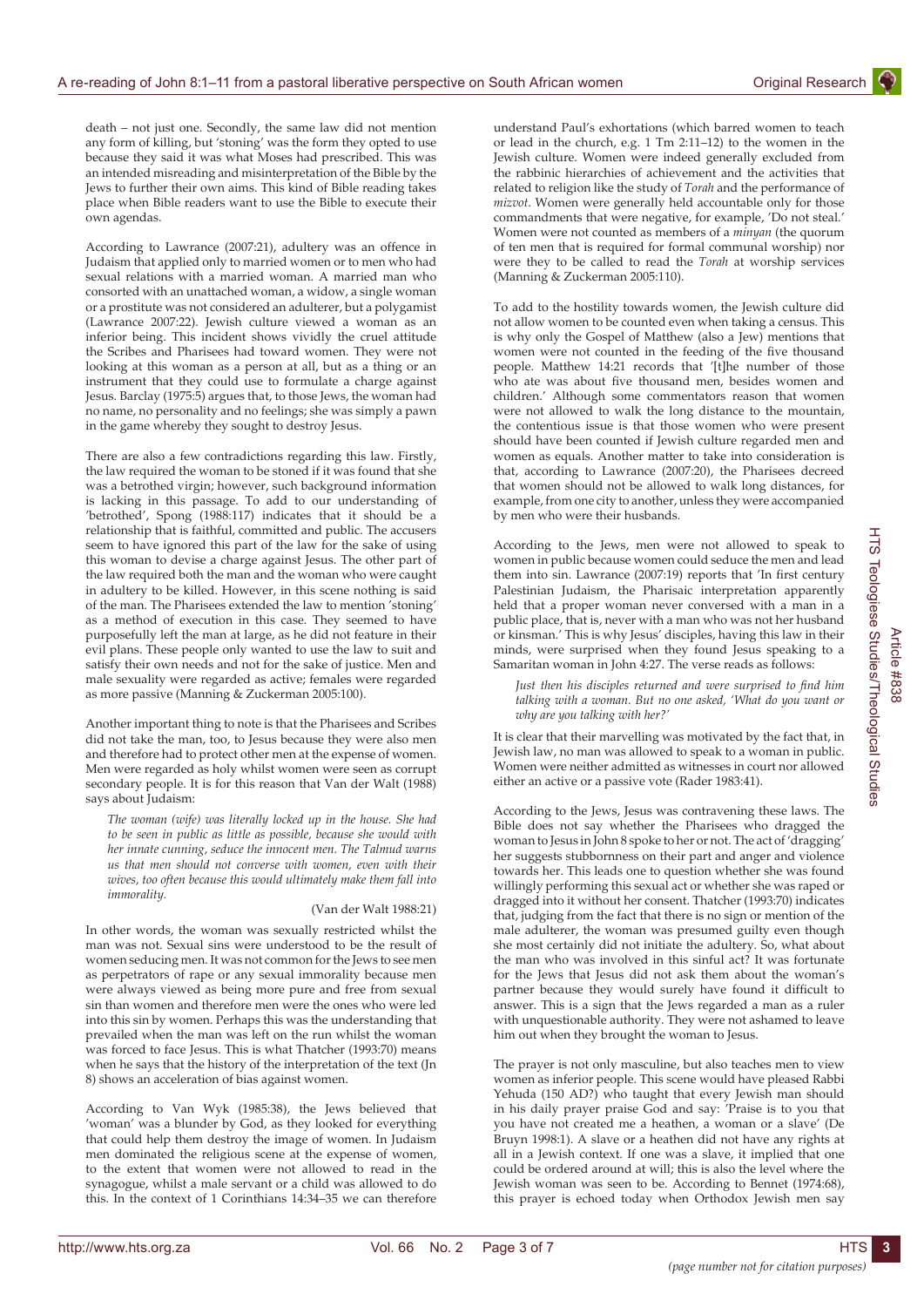

in their morning prayer, 'Blessed art thou O Lord, King of the universe, who has not made me a woman.' These prayers were emphasised in rabbinical teachings and the main idea was that a woman was an inferior being who should be treated as lower than even a slave or a heathen. This is the background that led the Pharisees and Scribes to the unjust treatment of the woman who was brought to Jesus. It seems that the theology of the original sin was overlooked in Jewish thought; all the Pharisees wanted was to judge this woman, forgetting that they were sinners too.

## **A BRIEF OVERVIEW OF THE POSSIBLE**

## **EFFECTS OF THIS TYPE OF ABUSE**

Masenya (2005:194) acknowledges the significant role that the Bible continues to play as a spiritual resource in the lives of many African women in South Africa. Thus, the reaction of women who read John 8 might be that the Bible is being used as a weapon of life-denying forces in the lives of African people. That is why Masenya (2005:195) advocates that the life-denying elements of the Bible, as well as those in African culture, need to be challenged and resisted. The fact that the Bible mentions nothing about the reaction of the woman leaves much to be desired but, in the light of the treatment she received from the Jewish leaders, one can at least speculate about how she must have felt when she was dragged to Jesus. The first thing that we note is that this woman was shamed and embarrassed before Jesus Christ. Even if we do not know how she regarded Jesus before this incident, we know she was forced to face a male religious figure just after she had been dragged from the scene where she was having sexual intercourse and it must have been the most devastating moment in her life. It is therefore not surprising that nothing has been recorded about her reaction. Such humiliation impressed some church fathers who regarded women as inferior people. Tertulian called a woman 'the devil's doorway' and Jerome attributed to women all the heresy (Maimela & König 1998:127).

Dehumanisation is another concept that describes the situation in which this woman found herself. She was reduced to the status of a mere prostitute and this must have placed her under enormous emotional stress, because she could not avoid Jesus. This was a type of humiliation which no one would like to suffer. Leehan (1989:54) indicates the effects clearly when he says that sexual harassment is probably the most devastating form of abuse because of the intimate nature of the violation and the secrecy and privacy involved. He puts it this way: 'Sex is a private, intimate, even secret activity.' Even though we lack evidence from the woman herself, the fact that her own story was not heard opens the possibility that she might have been abused. This might explain the nature of the humiliation that Jewish woman had to suffer. Even if the woman was the initiator of the adulterous act (which was very rare in those times), the fact that some people rushed in and snatched her out of her privacy is a humiliation in itself.

The second reason why the woman did not go away from Jesus when the Pharisees and Scribes had left the scene is probably because she needed someone to help her out of her predicament. This is what most vulnerable women like her would do in such a situation. Even though much of her background is unknown (according to this passage), she was being portrayed as a prostitute. Even people who are actually prostitutes do not enjoy being treated like this: many of them would try to avoid being labelled prostitutes by explaining that they do not in fact want to do it but are forced by circumstances.

The Pharisees and Scribes expected Jesus to give a judgement against women. They brought a defenceless woman (perhaps half naked) to Jesus without also bringing her partner to be accountable for the misdeed. For every case to be fair, we have to hear the stories of all the people who are involved. For example, did the man rape her? Should she suffer for a second time after

the rape? The truth remained untold because the one partner was absent. In this way the violation of female bodies become normalised in the male-oriented context (Masenya 2003:101).

## **HOW TO USE JESUS' RESPONSE TO GIVE PASTORAL ASSISTANCE TO THE FEMALE VICTIMS OF ABUSE**

### **He listened to the allegations**

Bons-Storm (1996:49) offers an opinion that whatever a woman says will be heard and regarded as the perspective of a woman, whilst what a man says and experiences is regarded as a perspective on being human. However, this was not the case with Jesus when He listened to the story about the woman who was brought to Him. If the woman had been given time to narrate her own story to Jesus, it would surely have been pathetic to listen to. But Jesus waited to hear the Pharisees' story very clearly before He responded to them.

According to Barnes and Barnes (1994:121), good understanding requires attentive listening. This is precisely what Jesus Christ did when the group of Pharisees and Scribes came to him. The important part was to respond adequately. Listening has always been one of the most precious gifts a pastor can have in order to succeed in helping people. Good judgment comes after good listening. For Jesus, the art of listening with love always led him to give good judgements. The fact that 'Jesus bent down and started writing on the ground' (v. 6b), indicates that he gave his undivided attention to the storytellers before responding to them. The truth is that, to listen with *agape* (love) requires one to counsel with a non-judgemental attitude, a readiness to help, tolerance, acceptance and unconditional positive regard (Boyd 1996:28).

We should also note that this was not the first time that Jesus listened and reacted to gender-related issues. In Mark 1:30 he listened when they reported to him the illness of Simon Peter's mother-in-law before he healed her. For a pastor, there is much power in listening. Listening is sometimes interrupted when the listener knows more than the person who is telling the story. Fischer (1988) says:

*One of the principal ways in which spiritual companions assist the healing process is by being present to the person in her pain, listening to her story, and offering her unqualified love and acceptance.*

#### (Fischer 1988:160)

Another two scholars (Rappaport & Seidman 2000:12) emphasise the importance of listening to narratives: 'Very often there are many other personal and communal stories that are hidden or silenced, especially those of minority groups. Their stories should be uncovered and heard.' Jesus was ready to listen to the stories as they were told which is why his dealings with narratives were exceptional. This love of listening (as Jesus demonstrated in the passage under discussion) reaffirmed the woman's worth and value and helped her to regain a sense of her own identity and power (Fischer 1988:160).

## **He transformed a legal quibble into a human issue**

'If anyone of you is without sin, let him be the first to throw a stone at her' (v. 7):

The Pharisees and Scribes expected that Jesus would either condemn or liberate the woman but his statement does neither of the two. Condemnation and liberation were both understood as legal codes where the judge would decide either one of the two. Now, for Jesus to have told them to look at their own sins would have turned it into a moral issue that was redirected to them all, instead of the woman alone.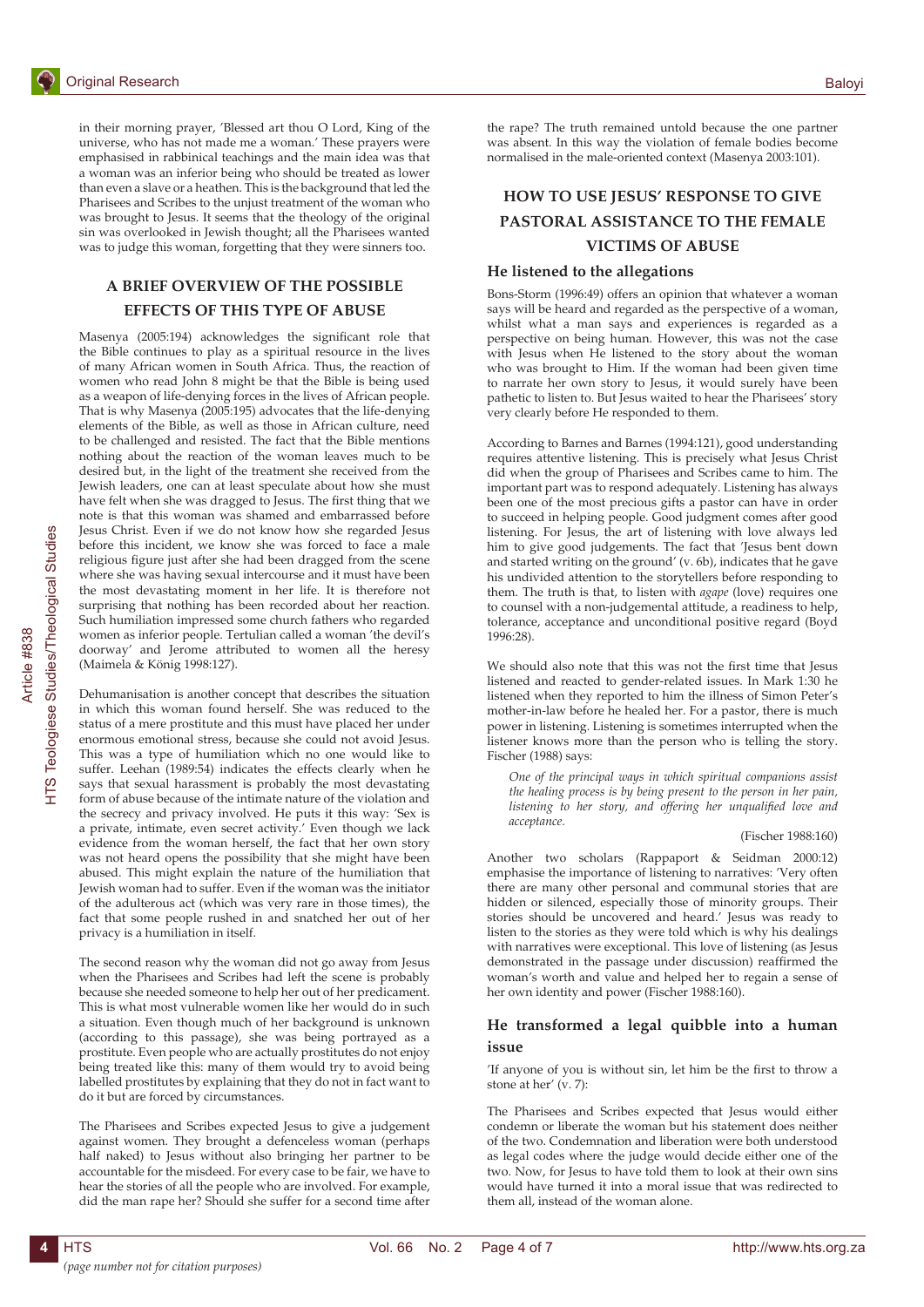The accusers withdrew only after Jesus answered them. This is what Cone (1986:43) meant when he claimed that God is the voice of the voiceless. Instead of violating the law as they expected, or allowing them to commit the injustice of stoning the woman, he left the matter to their own consciences (Carson *et al*. 1994:1042). This reflects one of the situations where some pastoral caregivers and pastoral counsellors find themselves without a way out. We have to learn that, whereas sometimes we cannot deal with problems legally, we are given the mandate to execute them morally.

The constitution of our country is clear about the fact that human rights (including the rights of prostitutes) should be protected at all costs. The question remains whether the legalisation of prostitution would benefit the moral life of our country, which is a concern for many. Not everything that is politically permissible will also be morally permissible or beneficial. This was not how Jesus handled the Pharisees. He did, however, allow them to be part of the solution by throwing a challenge back at them. He wanted them to rethink the matter and come forward with new ideas about the situation.

And this is exactly what is sometimes expected of a pastoral counsellor. You do not become an expert on a person's life; you help the person to help himself or herself. Swart (2003:28) says that, in counselling, counsellors have to make sure that they tell the client: 'We are in this together.' Jesus did not want to be the only judge; instead, he invited them to be part of the judgement. The fact that we do not condone sexual sins does not mean that we have to be judgemental of the victims; we have to protect them whilst we help them. This is the duty of a pastoral caregiver. On morality, Kretzschmar and Hulley (1998) contend that:

*Morality is necessary because life without orientation is chaotic and meaningless. But morality is necessary not only for the preservation of life, but also for the quality of life. The Bible is seen as a source of guidance on moral issues.*

(Kretzschmar & Hulley 1998:14)

A pastoral caregiver should understand that, just as in the case of Jesus, some situations need not only legal systems to get the life of the victims back on track but also moral answers. In this manner, caregivers will spare themselves the task of being a judge instead of a pastoral helper.

## **Jesus calls both men and women into responsibility and accountability**

'Go and leave your life of sin' (v. 1–11):

The first part of this statement, 'Go,' is a relieving statement which might have given the woman more time to believe. If this was not the first time that the Jews had punished women for the same offence, then this woman's first thought might have been that it was a mockery for Jesus to send her away. His action was contrary to Jewish expectation; this is what a pastoral caregiver should know and teach people about Jesus. God's will does not always follow the course we expect it to.

Jesus not only protected and helped the woman to escape from the hostility of the Jews – he also liberated her. It is very difficult, if not impossible, to liberate a person whom you do not protect. Women under violent attacks from men need such protection in order to bring hope and expectations of change. The statement 'He that is without sin among you, let him first cast a stone at her' (Jn 8:7) is a defensive and protective statement towards that woman. It was known even to those Jews that all human beings have sinned; therefore it would have been difficult to stone her. Jesus made sure, firstly, that the woman felt safe so that he could speak to her. The protection offered by Jesus was also expected from the Jewish men who brought the woman to Jesus, as they were leaders and protectors of the households but, instead, they betrayed her (Masenya 2003:100). This was the true liberation

that she needed in her life: he not only protected her physically, but also gave her the liberating message, 'Do not sin again,' which is a sign of Jesus' concern for the life of the woman. He used the external problem to deal with the internal problem of sin. Cone (1975:63) is well known for arguing that 'God takes the side of the oppressed.' His theology was that, in identifying oneself with the oppressed, one has to view the exodus not only as a historic event but also as a liberating event. He also says, 'Afflict the oppressor and support the oppressed' (Cone 1986:122).

This theology unpacks the whole idea of oppression and indicates that the Gospel is incomplete if it does not speak to the situation of the people. According to Cone (1986),

*The resurrection event means that God's liberating work is not only for the house of Israel, but for all who are enslaved by principles and powers. In order to ease the pain of injustice on earth, the message of resurrection conveys hope and promises.*  (Cone 1986:3)

Jesus took action. This is why liberation theology is also a theology of action and it requires solidarity between the oppressor and the oppressed. When all her accusers were gone, Jesus was left with the woman, to liberate her (Baloyi 2009:30).

Other instances in which Jesus is seen as a liberator include the story of the Samaritan woman in John 4 and the story of the bleeding woman in Luke 8:46. He broke the traditional and cultural barriers of gender by having women in his ministry (Lk 8:1–3), which was unlawful according to Jewish law. Pastors have to place themselves in the shoes of the oppressed in the community (like women) to help them out. This means that, if a pastor becomes judgemental with regard to, say, gender-related issues, he or she will not be in a position to liberate women. The pain and suffering of women who have been beaten by their husbands, abused and sexually harassed, requires caregivers to understand their plight. The stories of women in the New Testament portray the liberating power of Jesus' presence and message (Fischer 1988:83).

## **The confrontational approach**

'Then neither do I condemn you', Jesus declared. 'Go now and leave your life of sin' (v. 11):

McMinn (2008:120) uses the concept 'gentle correction' in confronting sinners with their sins. Although there are many passages that support the idea of confronting pastoral clients with their own sins, the question remains: 'How does one do this?' Sometimes it is good to remember the wisdom of the following Old Testament proverb, 'A gentle answer deflects anger, but harsh words make tempers flare' (Pr 15:1–2). Jesus' words, 'Do not sin again,' were used at the appropriate time. Firstly, he said these words when only the two of them were left, as a sign that he never intended to humiliate her in front of other people. Secondly, the manner in which he said it was polite and humble so that the woman could see the love of Jesus in his words. Thatcher (1993:82) emphasises the point that the truth of God makes us aware of the crookedness of our own hearts and the fallen state of all creation. It is on this basis that the church should not shy away from confronting people with their own sins.

It is true that the woman was caught in adultery, which is a sin from the Biblical point of view, but it takes someone with wisdom, like Jesus, to address a woman who has just been accused of committing a sin. Truth is truth but pastoral caregivers should use the same truth in a loving way to reduce anger and fear in the victims of abuse. In this context, the fundamentalist or confrontational approach (also known as **'**nouthetic') that Adams advocated is of relevance**.** It is in terms of this approach that Louw (1998:28) says that Adams attempts to guide the person to personal and behavioural change through a process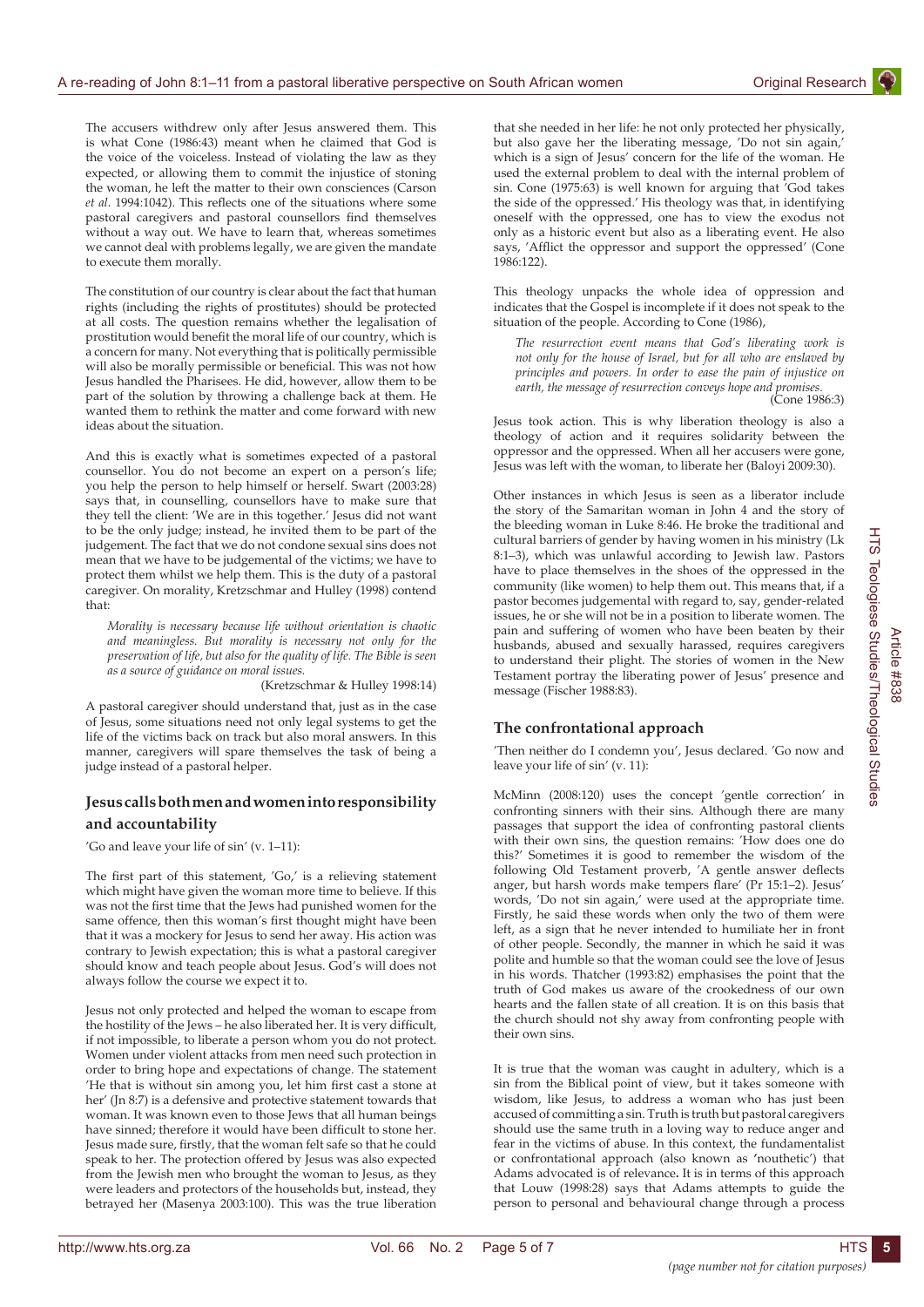## **The gospel of forgiveness and a second chance**

'And leave your life of sin' (v. 11):

This statement suggests and promises forgiveness. It also has a promise of new life thereafter. The Christian view of grace, which assumes that humans are fallen and morally culpable before God, also means that everyone deserves a second chance. The statement, 'Go, and sin no more,' places the intention of forgiveness as a priority in the whole scene. Pastors often fail to reach people who are groaning in their sins because they do not have the message of forgiveness. According to Lee (1968:130) a client needs forgiveness by himself and of himself and of others towards whom he consciously feels animosity. It is very difficult for a pastoral caregiver to instil hope in someone who has been afflicted and abused, like the woman who was brought to Jesus, without assuring her of God's forgiveness. This is why it is necessary to underscore the fact that the instruction, 'Do not sin again' implies that she was forgiven.

Thatcher (1993:10) is of the opinion that the church is a community that exists to proclaim the necessity of repentance, forgiveness and reconciliation in personal and social human relationships and to announce the good news that God has provided the means of achieving this through Jesus. Thatcher (1993) maintains that

[*w*]*e need forgiveness and unconditional love to cure our crooked souls, and not just a compassionate companion through the unpredictable journey of life. Those committed to following Christ strive to become messengers of his grace, whether in counselling office or somewhere else.*

#### (Thatcher 1993:82)

If the good news fails to make individual sinners aware that their sins are forgiven, such a gospel is incomplete.

Throughout Biblical history, God has revealed himself as a god who gives sinners a second chance in life and this is exactly how pastoral counselling can achieve its objective, even in terms of the downtrodden women in our society. Penner (1989:14) argues that Jesus did not reject the women who were known to be sinners (as the Pharisees would have expected); he enabled them to experience forgiveness. Wilson (1986:33) indicates that, without it being pointed out that God has not finished dealing with our sin until he restores us to a complete place of blessing, the victim of abuse might never feel encouraged. This means that, at the end of the discourse, the message of forgiveness and a second chance will encourage and bring hope to the hopeless. The basic message of the Gospel is aimed at instilling hope in the hopeless.

## **The church should transform beliefs and views about women**

The church should first and foremost – and by all means - make it a priority to regain the lost dignity of women. One undeniable fact is that the Bible teaches that every human being (women included) is created in the image of God. It is the main pastoral responsibility of the church to ensure that women are brought to the realisation that they are created to reflect God's image just as men are (Phiri 2003:26). This teaching should remain a priority when trying to assist women who, because of gender inequality, are silently used and abused by men. There are researchers who indicate that many women stoically remain silent even when their rights are being violated and they are being dominated by men, whilst the church becomes a spectator of such events. Maluleke and Nadar (2002:14–15) have listed some causes of this silence: economic dependence, socially and culturally structured practices like *lobolo* and structural societal norms which train boys from a young age to be strong and aggressive leaders, whilst girls are expected to be obedient followers.

Phiri (2002:27) also indicates that the strong women's groups in churches, which help in similar situations in Africa, can also become centres of transformation for women. Church women from various denominations can be helped to organise themselves with a view to dealing with and minimising the abuse in their communities. In this context Kretzshmar (1995) comments:

*Women, thus, need to develop a personal (interpersonal) consciousness. Self-esteem and self-confidence, based on a deep consciousness of being created by God, nurtured by their ongoing relationship with God, their true self and in relationship with others, will put women in a position to develop the insight and skills to affect the transformation of their context.*

(Kretzshmar 1995:98)

I am in agreement with Maluleke and Nadar (2002:16) that transforming women's silence needs to convert and intensify their thoughts of resistance, as well as their weak, often counterproductive and incoherent survival strategies, into a growing self-confidence as, little by little; they gain more and more ground. It is gravely true that the suggested biblical hermeneutics should acknowledge the woman as a human person in her own right, not as an attachment to a male partner.

#### **CONCLUSION**

The oppression of women from a Jewish perspective has become an eye-opener to those who wish to understand and recognise women-abuse in South Africa. It is a travesty of women's rights that the Bible has been misinterpreted and abused to embellish, formalise and legalise societal values and norms which subject women to abuse by men. In this way the superiority of men against the inferiority of women has been naturalised and normalised from religion to culture. It is interesting to see how Jesus Christ reacted to the system of his day and helped even those who thought they were better than others, by showing them the moral rather than the legal truth. In this way, pastoral caregivers can use a non-judgemental approach to liberating the victims of legalised oppression. The very same misunderstandings and misinterpretations of the Bible should be taken into account when dealing with such cases. In the end, the pastoral caregiver has to show God's sovereignty in redeeming sinners.

#### **REFERENCES**

- Baloyi, M.E., 2009, *Patriarchal structures, a hindrance to women's rights*, VDM Publishing Company, Saarbrucken.
- Barnes, R. & Barnes, R., 1994, *We need to talk. Opening doors of communication with your mate,* Zondervan Publishing House, Grand Rapids, MI.
- Barclay, W., 1975, *The daily study Bible. The Gospel of John,* vol. 2, Saint Andrew Press, Edinburgh.
- Bennet, R., 1974, *I'm glad you asked that*, Logos Publications, n.p.
- Bons-Storm, R., 1996, *The incredible woman*, Abingdon Press, Nashville.
- Boyd, G.E., 1996, *The ART of agape listening: The miracle of mutuality*, Agape House Press, Sugar Land, TX.
- Carson, D.A, France, R.T, Motyer, J.A. & Wenham, G.J., 1994, *New Bible commentary 21st century edition*, Intervarsity Press, Leicester.
- 'CGE Blasts misuse of women in ads', City Press, 13 November, 2005, p. 8
- Cone, J.H., 1975, *God of the oppressed*, Seabury Press, New York.
- Cone, J.H., 1986 *Speaking the truth*, Eerdmans, Grand Rapids, MI.